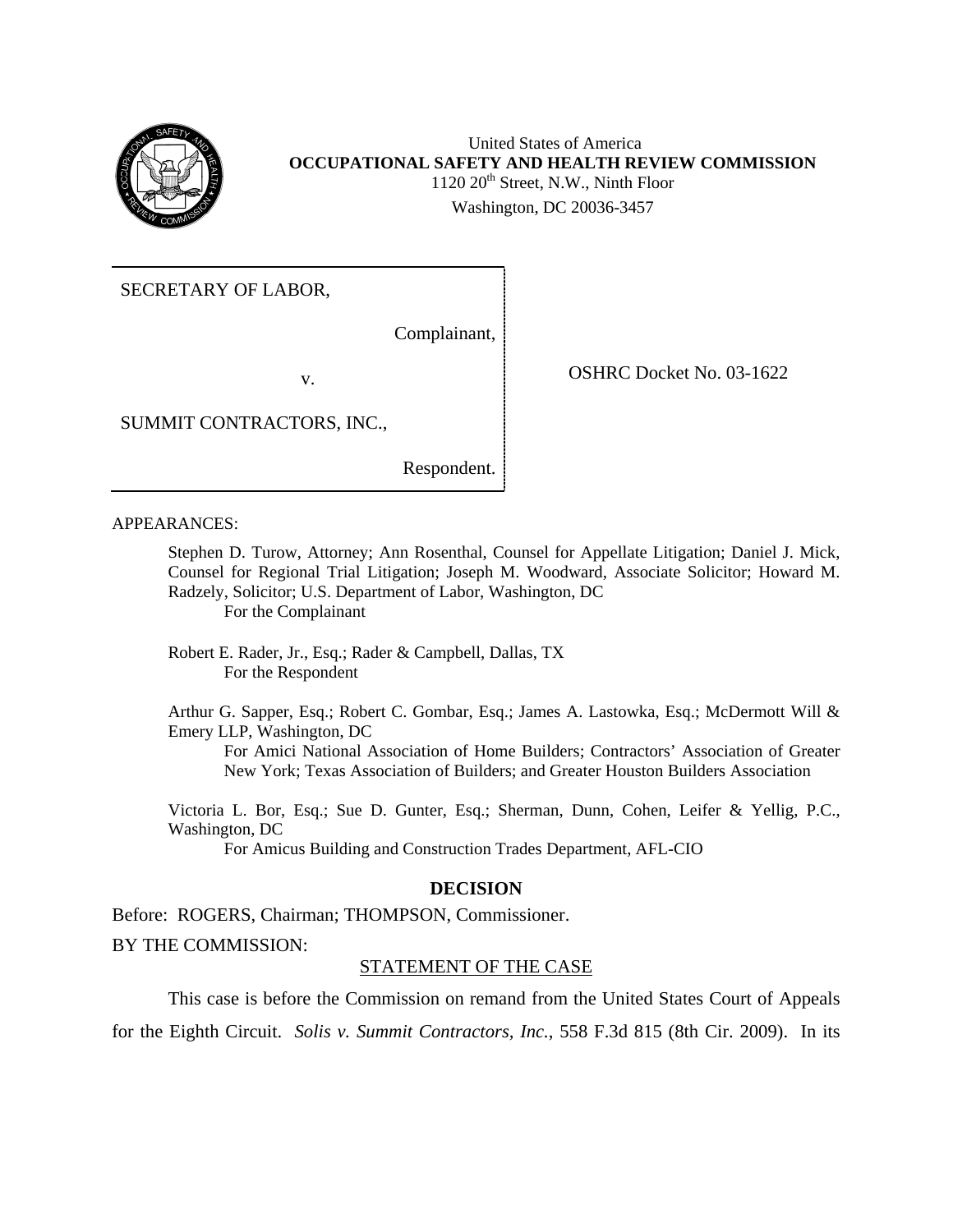initial decision, a Commission majority held that 29 C.F.R.  $\S 1910.12(a)^{1}$  $\S 1910.12(a)^{1}$  $\S 1910.12(a)^{1}$ —a regulation that describes the reach of the Occupational Safety and Health Administration ("OSHA") construction standards—precluded the Secretary from citing a "controlling employer" under her multi-employer citation policy for a violation it did not create and to which none of its own employees were exposed. The Commission, therefore, vacated a citation alleging that general contractor Summit Contractors, Inc. ("Summit") violated 29 C.F.R. § 1926.451(g)(1)(vii)<sup>2</sup> because the cited conditions were created by a subcontractor whose employees were the only ones exposed. *Summit Contractors, Inc.*, 21 BNA OSHC 2020, 2025, 2007 CCH OSHD ¶ 32,888, p. 53,264 (No. 03-1622, 2007).

 not exposed to any hazards related to the violations."[3](#page-1-2) *Summit*, 558 F.3d at 825. For the On appeal by the Secretary, the court vacated the Commission's decision and remanded the case, holding that the plain language of § 1910.12(a) "is unambiguous in that it does not preclude OSHA from issuing citations to employers for violations when their own employees are following reasons, we affirm the citation.

#### ISSUES

The primary issue before the Commission on remand is whether Summit exercised sufficient control over the worksite to prevent or detect and abate a hazardous condition created by its subcontractor, All Phase Construction, Inc. ("All Phase"), to which none of its own

<span id="page-1-1"></span><sup>2</sup> Section 1926.451(g)(1)(vii) provides in pertinent part:

(g) *Fall protection.* (1) Each employee on a scaffold more than 10 feet (3.1 m) above a lower level shall be protected from falling to that lower level.

\* \* \*

(vii) For all scaffolds not otherwise specified . . . , each employee shall be protected by the use of personal fall arrest systems or guardrail systems meeting the requirements of paragraph  $(g)(4)$  of this section.

<span id="page-1-0"></span> 1 Section 1910.12(a) provides in pertinent part:

Each employer shall protect the employment and places of employment of each of his employees engaged in construction work by complying with the appropriate standards prescribed in this paragraph.

<span id="page-1-2"></span><sup>3</sup> Summit subsequently petitioned for rehearing by the panel as well as by the Eighth Circuit *en banc*. The court denied both petitions. Order, *Solis v. Summit Contractors, Inc.*, No. 07-2191 (8th Cir. May 6, 2009).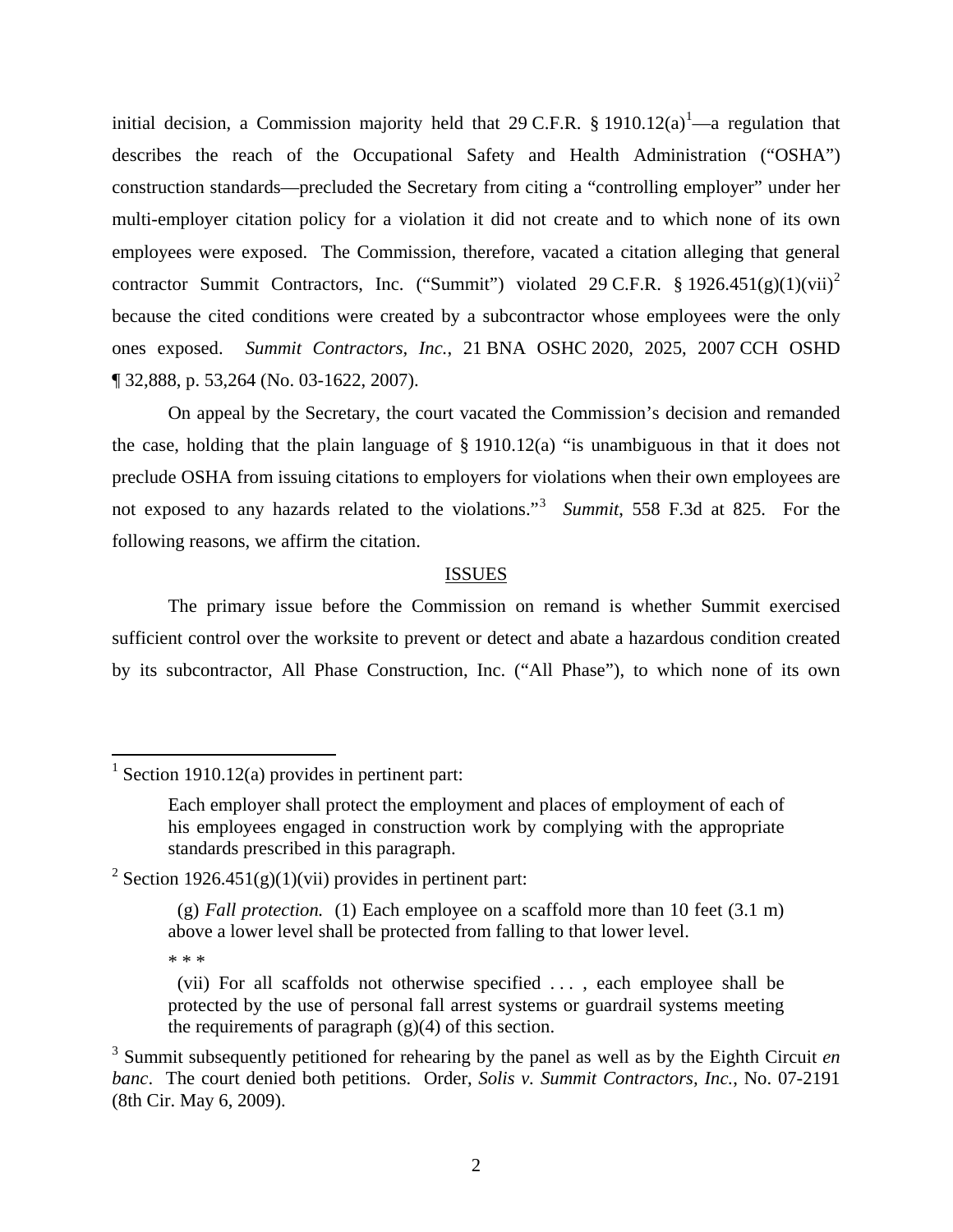employees were exposed. If so, Summit can be properly cited as a "controlling employer" under the Secretary's multi-employer citation policy for the violation in question.

it through the informal rulemaking process of" the Administrative Procedure Act (the "APA").<sup>4</sup> As a threshold matter, we also address Summit's contention before the Commission that the Secretary could not lawfully apply the multi-employer citation policy "without first adopting *Summit*, 558 F.3d at 826 n.6 (internal citations omitted).

#### FINDINGS OF FACT

In June 2003, OSHA conducted an inspection of a college dormitory construction site in Little Rock, Arkansas, for which Summit was the general contractor. On June 18 and 19, an OSHA compliance officer ("CO") observed and photographed employees of subcontractor All Phase working on scaffolds from elevations over ten feet above a lower level without fall protection. At approximately ten o'clock in the morning of June 18, the CO took photographs of the cited conditions from the street, but did not enter the worksite until the next day, when he returned around nine o'clock in the morning. On both days, the CO observed that All Phase employees were working on the same scaffold without fall protection. On the second day, the CO also observed All Phase employees working on a second scaffold, again without fall protection. At Summit's request, the CO agreed to hold an opening conference several days later to discuss the violative conditions he observed, but by then the scaffolds were no longer standing.

Summit had four employees present at the site on both June 18 and 19: project superintendent Jimmy D. Guevara and three assistant superintendents, all of whom were responsible for overseeing the work of all subcontractors on the dormitory project. Guevara, who had attended an OSHA thirty-hour training course and was designated Summit's competent person onsite, inspected the worksite once or twice a day. According to Guevara, he had "walked the jobsite prior to" the CO's arrival on the second day but had not observed the cited conditions. Prior to the inspection, whenever Guevara had observed All Phase employees at the site working on scaffolds without the required fall protection, he informed the subcontractor and the violative conditions were abated.

<span id="page-2-0"></span><sup>&</sup>lt;sup>4</sup> Because it was raised before the court by the amici and not by Summit, the Eighth Circuit declined to consider this argument. *Summit*, 558 F.3d at 826 n.6.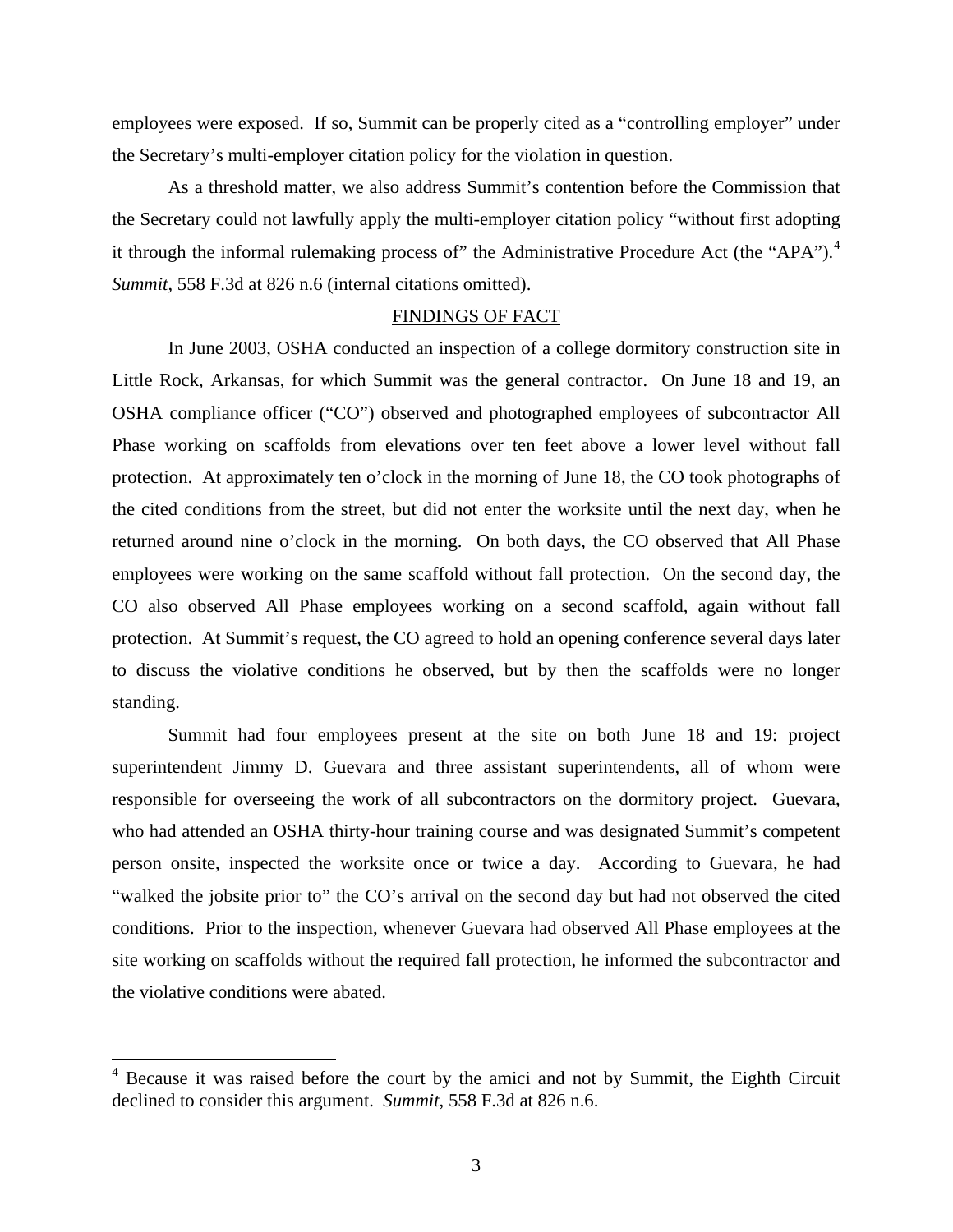precautions, and "take reasonable precautions for safety" of employees on the project. Additionally, Summit's subcontract with All Phase indicated that "control of the Work Schedule, Summit's contract with the owner's representative for the dormitory project assigned the company "exclusive authority to manage, direct and control" the construction. The contract also assigned Summit the responsibility to comply with applicable laws, supervise all safety use of the site and coordination of all on-site personnel will be performed under the complete direction of" Summit's staff. The subcontract permitted Summit to terminate and remove All Phase if it disregarded OSHA regulations, temporarily or permanently bar specific All Phase personnel from the site, and withhold payment "until the subcontractor has satisfied all of its obligations."

### PROCEDURAL HISTORY

Following the inspection, the Secretary issued a serious citation to Summit for violating § 1926.4[5](#page-3-0)1(g)(1)(vii) and proposed a penalty of \$4,000.<sup>5</sup> Summit contested the citation, arguing primarily that the Secretary's multi-employer citation policy was invalid and, even if applicable, the company lacked sufficient control of the worksite for it to be cited. Summit disputed none of the elements required to establish a violation and stipulated to having knowledge of the cited conditions.<sup>[6](#page-3-1)</sup> After a hearing, the judge issued a decision rejecting Summit's arguments, finding that the company had conceded the elements needed to prove the violation, affirming the citation

<span id="page-3-0"></span><sup>&</sup>lt;sup>5</sup> The Secretary also issued a serious citation to All Phase for the same violation. All Phase did not contest the citation and paid the proposed \$2,500 penalty. *Summit*, 21 BNA OSHC at 2021 n.3, 2007 CCH OSHD at p. 53,261 n.3.

<span id="page-3-1"></span> constructive knowledge of those conditions." *Sw. Bell Tel. Co.*, 19 BNA OSHC 1097, 1098, <sup>6</sup> To prove a violation of an OSHA standard, the Secretary "must show by a preponderance of the evidence that (1) the cited standard applies, (2) there was noncompliance with its terms, (3) employees had access to the violative conditions, and (4) the cited employer had actual or 2000 CCH OSHD ¶ 32,198, p. 48,746 (No. 98-1748, 2000), *aff'd*, 277 F.3d 1374 (5th Cir. 2001) (unpublished). With regard to the knowledge stipulation, Summit's counsel confirmed at the hearing that it was stipulating to having "knowledge of the violations at issue." At oral argument before the Commission, Summit's counsel suggested the judge may have misinterpreted this stipulation, which, according to counsel, only indicated that "in the past when [Summit] had observed the violation we called it to [All Phase's] attention." However, he conceded Summit "knew that [All Phase] had a chronic problem that they continuously did not follow the scaffolding regulations." Based on the plain statements of Summit's counsel at the hearing, we agree with the judge that Summit stipulated to its knowledge of the specific violative conditions at issue.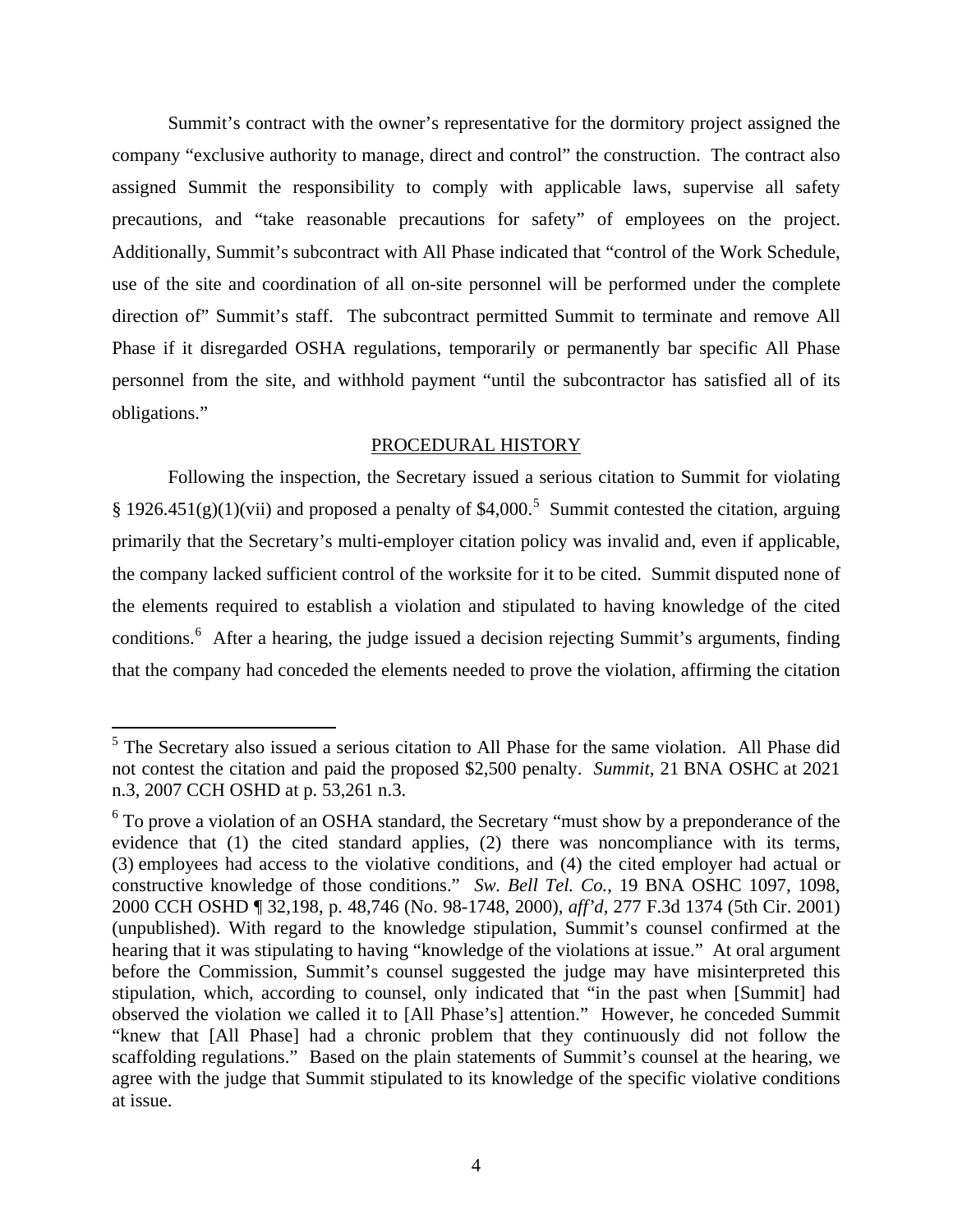as serious, and assessing a penalty of \$2,000 based on his finding that Summit was entitled to credit for good faith.

 the case to the Commission for "further proceedings."[7](#page-4-0) *Summit*, 558 F.3d at 829. On review, a Commission majority held that the language of § 1910.12(a), as well as the Secretary's interpretation and enforcement of that regulation, precluded the Secretary from citing a general contractor as a controlling employer for a violation created by another employer to which the controlling employer's employees were not exposed. *Summit*, 21 BNA OSHC at 2024, 2007 CCH OSHD at p. 53,264. The Eighth Circuit rejected this conclusion and remanded

## **DISCUSSION**

#### I. RULEMAKING

#### PRINCIPLES OF LAW

Pursuant to the APA, an agency generally must engage in "informal" (also known as "notice-and-comment") rulemaking when promulgating, amending, or repealing a rule. 5 U.S.C. § 553. However, the APA exempts from these procedures certain types of agency statements, including "interpretative rules, general statements of policy, or rules of agency organization, procedure, or practice." *Id.* § 553(b)(A).

#### ANALYSIS

Summit argued before the Commission that the Secretary's multi-employer citation policy was not exempt from the APA's notice-and-comment rulemaking procedures or, alternatively, that previous changes in the policy now required the Secretary to engage in rulemaking. It is true that the "[e]xceptions to the notice and comment provisions of section 553 are to be recognized 'only reluctantly.'" *Nat'l Assoc. of Home Health Agencies v. Schweiker* 690

<span id="page-4-0"></span><sup>&</sup>lt;sup>7</sup> The court rejected several other arguments presented by Summit, including the contention that the multi-employer citation policy is at odds with the Supreme Court's direction in *Nationwide Mut. Ins. v. Darden*, 503 U.S. 318, 322-25 (1992), to define "employee" based on the common law. The court disposed of Summit's challenge to the Secretary's legal authority for citing a controlling employer, the claim that  $\S$  5(a)(2) of the Occupational Safety and Health Act (the "Act") "limits an employer's duty to provide a safe workplace for only his employees," and its contention that citing a controlling employer violates § 4(b)(4) of the Act—preventing federal preemption of state tort law and workmen's compensation claims—by increasing an employer's liability at common law. *Summit*, 558 F.3d at 828-29; 29 U.S.C. §§ 653(b)(4), 654(a)(2). Finally, the court viewed Summit's claim that citing both the general contractor and subcontractor was "counterproductive to the goals of" the Act as a "policy concern<sup>[]"</sup> to be addressed to Congress and the Secretary. *Summit*, 558 F.3d at 829.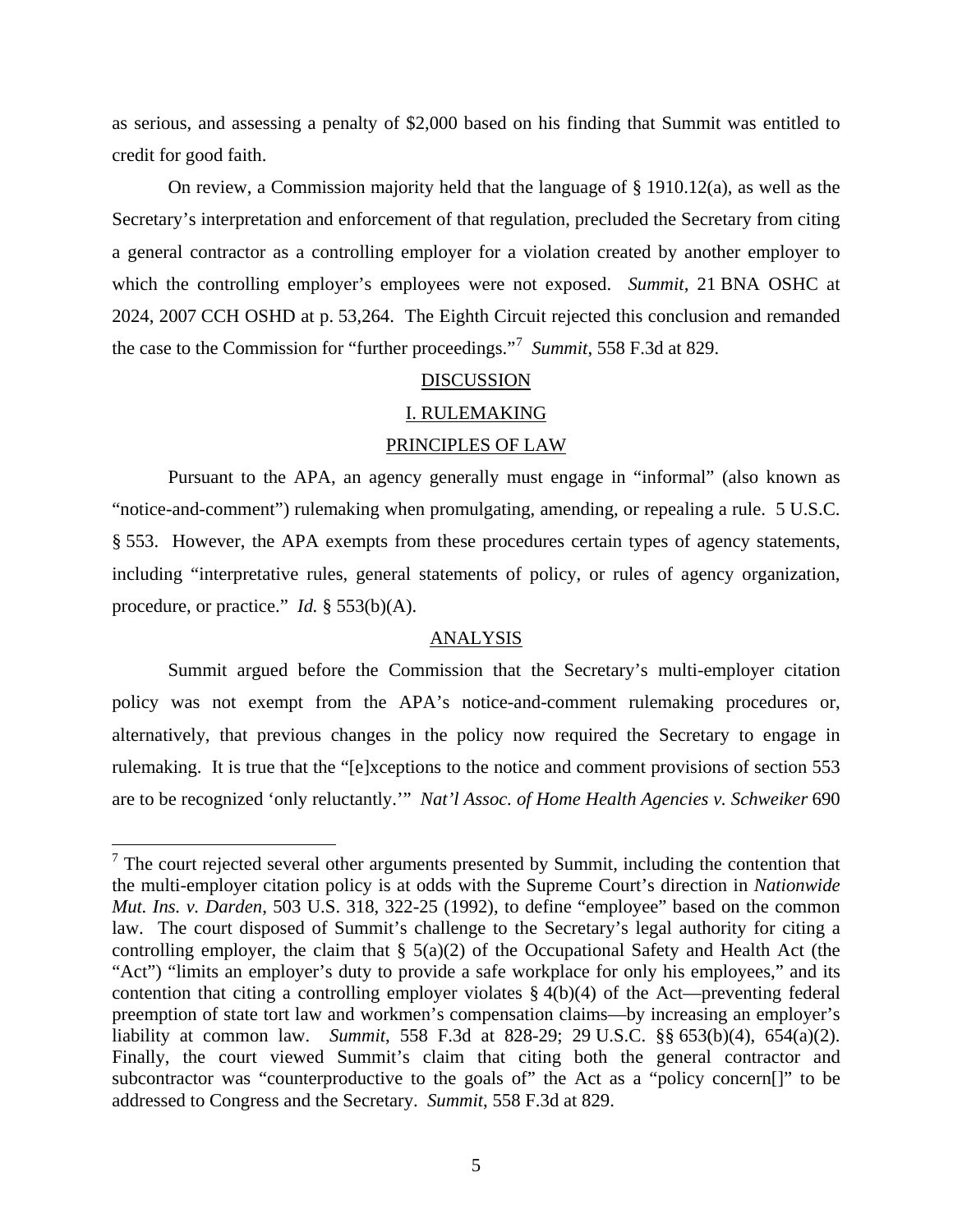F.2d 932, 949 (D.C. Cir. 1982) (citing *Humana of South Carolina v. Califano*, 590 F.2d 1070, 1082) (D.C. Cir. 1978)). However, the Commission has held that the Secretary's multi-employer citation policy is not a standard or substantive rule and thus falls within the APA's exemptions. *Limbach Co.*, 6 BNA OSHC 1244, 1246, 1977-78 CCH OSHD ¶ 22,467, p. 27,081 (No. 14302, 1977); *see also Univ. Constr. Co. v. OSHRC*, 182 F.3d 726, 728 n.2 (10th Cir. 1999) (rejecting employer's contention that rulemaking was necessary for applying the multi-employer citation policy). Although the version of the policy at issue in *Limbach* precedes the version at issue here, *Limbach* establishes the general principle that the multi-employer citation policy does not "in fact or law[] create liability on an employer." *Limbach*, 6 BNA OSHC at 1245-46, 1977-78 CCH OSHD at p. 27,081. As the Secretary has noted in her 1999 Instruction, the policy "neither imposes new duties on employers nor detracts from their existing duties under the OSH Act."<sup>[8](#page-5-0)</sup> Multi-Employer Citation Policy, OSHA Instruction CPL 2-0.124 § IX.B. (Dec. 10, 1999) ("CPL"). Because the policy is not a substantive rule, the changes made by the Secretary to her policy to which Summit takes exception would not require notice-and-comment rulemaking. *Id*; *Brown Express, Inc. v. United States*, 607 F.2d 695, 700-02 (5th Cir. 1979). Accordingly, we reject Summit's contentions that the Secretary had to engage in notice-and-comment rulemaking before applying her multi-employer citation policy.

### II. FALL PROTECTION VIOLATION

#### PRINCIPLES OF LAW

 general contractor's own employees were exposed to the hazard."[9](#page-5-1) *Summit*, 558 F.3d at 818. In Under the Eighth Circuit's plain reading of § 1910.12(a), the Secretary "may issue citations to general contractors at construction sites who have the ability to prevent or abate hazardous conditions created by subcontractors through the reasonable exercise of supervisory authority regardless of whether the general contractor created the hazard . . . or whether the

<span id="page-5-0"></span> $8$  The Secretary's policies are not binding on the Secretary or on the Commission, "however we have relied on [them] to support an interpretation of a standard in the past." *Drexel Chem. Co.*, 17 BNA OSHC 1908, 1910 n.3, 1997 CCH OSHD ¶ 31,260, p. 43,873 n.3 (No. 94-1460, 1997); *Hackensack Steel*, 20 BNA OSHC at 1392-93, 2002-2004 CCH OSHD at p. 51,558 (finding the Secretary's field manuals not binding on either OSHA or the Commission).

<span id="page-5-1"></span><sup>&</sup>lt;sup>9</sup> The court also read  $\S$  1910.12(a) as imposing a duty on controlling employers to protect all employees at the worksite "so long as the employer also has employees at that place of employment." *Summit*, 558 F.2d at 824. Here, there is no dispute that Summit had employees present at the worksite.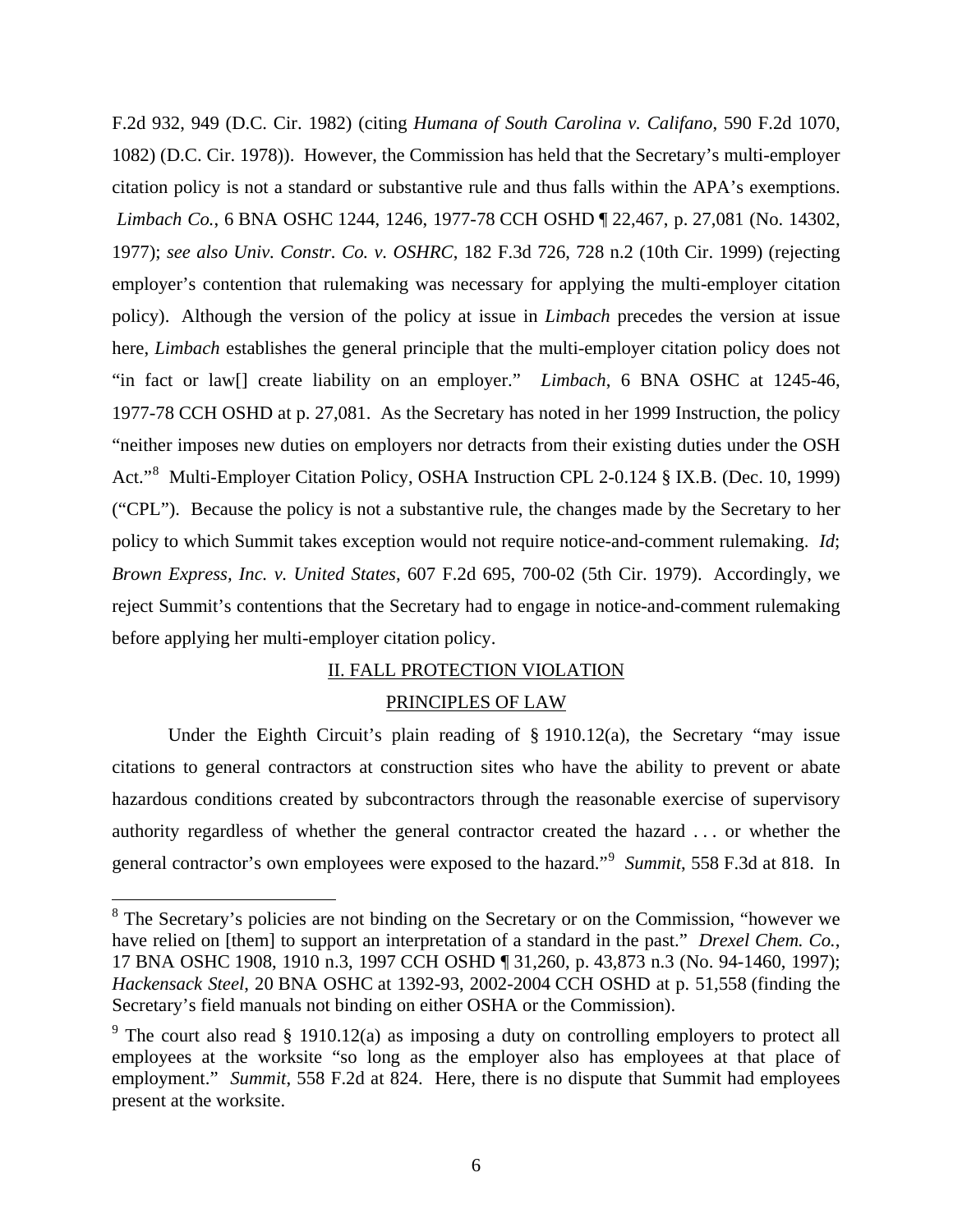determining the liability of a general contractor for safety violations of its subcontractors, the Eighth Circuit has considered factors such as the "degree of supervisory capacity" and the "nature and extent of precautionary measures taken." *Marshall v. Knutson Constr. Co.*, 566 F.2d 596, 601 (8th Cir. 1977).

Prior to the Commission's decision in *Summit*, our test of liability for a controlling employer on a multi-employer worksite was similar to that articulated by the court. "[A]n employer may be held responsible for the violations of other employers 'where it could reasonably be expected to prevent or detect and abate the violations due to its supervisory authority and control over the worksite.'" *McDevitt Street Bovis Inc.*, 19 BNA OSHC 1108, 1109, 2000 CCH OSHD ¶ 32,204, p. 48,780 (No. 97-1918, 2000) (quoting *Centex-Rooney Constr. Co.*, 16 BNA OSHC 2127, 2130, 1993-95 CCH OSHD ¶ 30,621, p. 42,410 (No. 92 0851, 1994)); *see Hackensack Steel Corp.*, 20 BNA OSHC 1387, 1396, 2002-2004 CCH OSHD ¶ 32,690, p. 51,561 (No. 97-0755, 2003) (providing that subcontractor seeking to establish multiemployer worksite defense must prove that it took "all reasonable alternative measures," also described as "reasonable precautions," to protect its employees); *Am. Wrecking Corp.*, 19 BNA OSHC 1703, 1709, 2001 CCH OSHD ¶ 32,504, p. 50,402 (No. 96-1330, 2001) (consolidated cases) (noting that general contractor at multi-employer worksite "was responsible for taking reasonable steps to protect the exposed employees of subcontractors"); *Grossman Steel & Aluminum Corp.*, 4 BNA OSHC 1185, 1188, 1975-76 CCH OSHD ¶ 20,691, p. 24,791 (No. 12775, 1976) (holding general contractor "responsible for violations it could reasonably have been expected to prevent or abate by reason of its supervisory capacity").

The Secretary's multi-employer citation policy is to the same effect: a controlling employer is one who "has general supervisory authority over the worksite, including the power to correct safety and health violations itself or require others to correct them." CPL § X.E.1. (Dec. 10, 1999). Under this policy, a controlling employer "must exercise reasonable care to prevent and detect violations on the site," although the extent of measures a controlling employer must implement to satisfy the duty of reasonable care "is less than what is required of an employer with respect to protecting its own employees." *Id.* § X.E.2.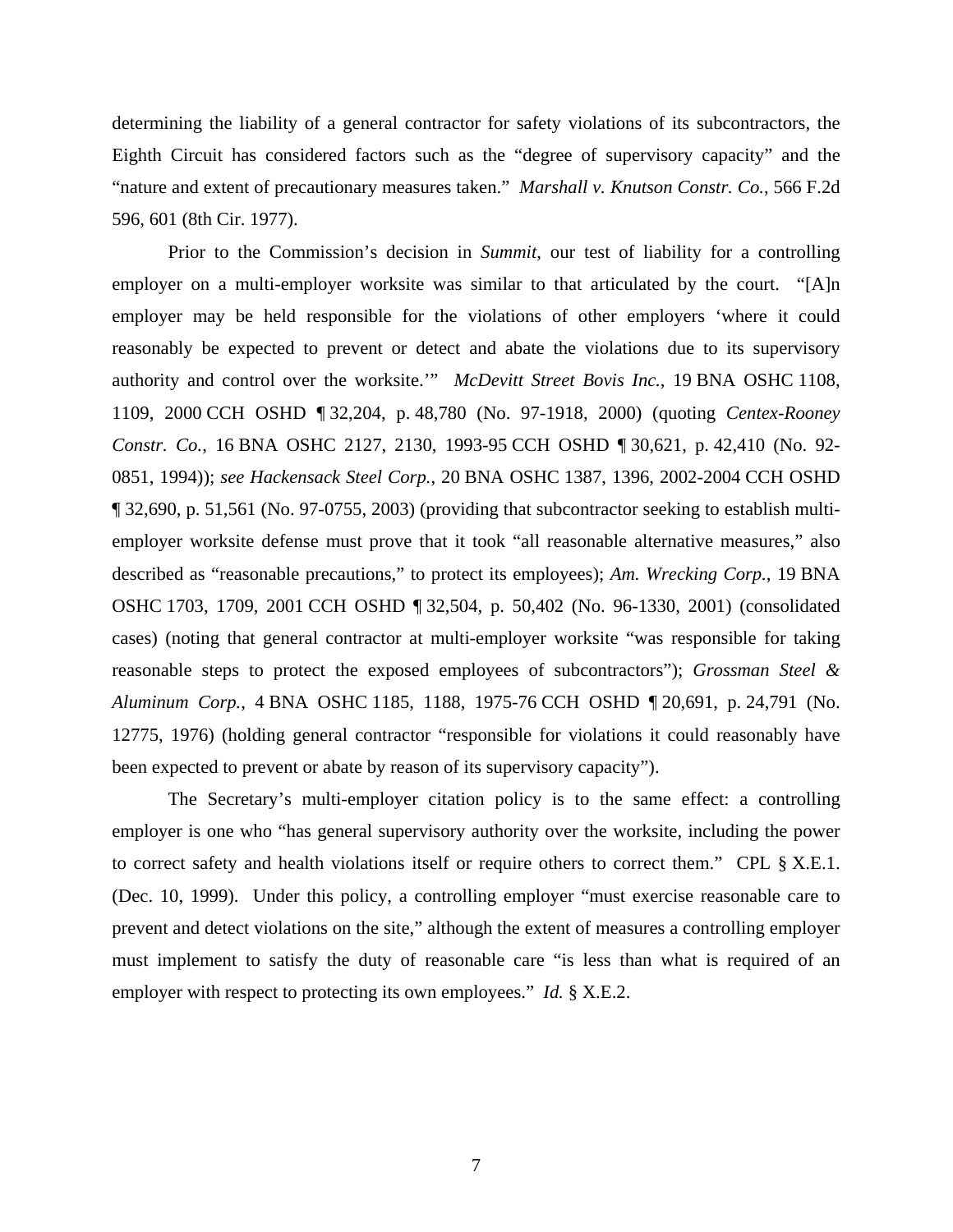#### ANALYSIS

The record demonstrates that Summit had the supervisory authority on this worksite to detect and obtain abatement of the violation created by All Phase.<sup>[10](#page-7-0)</sup> Summit's contract to serve as the general contractor on this project assigned it the "exclusive authority to manage, direct and control" the construction, as well as the responsibility to comply with safety laws and take safety precautions for all employees onsite. Contrary to Summit's claim that it lacked authority over All Phase, their subcontract granted Summit "complete direction" of the subcontractor's use of the site and permitted Summit to, among other things, terminate or remove All Phase for disregarding safety regulations, temporarily or permanently bar specific All Phase personnel from the site, as well as withhold payments. *McDevitt*, 19 BNA OSHC at 1109-10, 2000 CCH OSHD at p. 48,780 (finding evidence of control where general contractor had "overall authority at the worksite," including authority to demand compliance with safety requirements, stop a subcontractor's work, and remove a subcontractor from the site); *see IBP, Inc. v. Herman*, 144 F.3d 861, 867 (D.C. Cir. 1998) (finding control lacking where contract did not reserve for plant owner the right to suspend or otherwise discipline the subcontractor's employees). In fact, the record shows that although Guevara maintained he would only "suggest or recommend" that All Phase correct its fall protection violations, he never had to do more than request abatement for the subcontractor to comply. On those occasions when he observed All Phase employees working on scaffolds without fall protection, he would, without exception, inform the subcontractor of the hazardous condition and, without exception, All Phase would abate the condition. Accordingly, we find Summit exercised sufficient control at the worksite such that it is a controlling employer.

Based on its stipulation of knowledge, Summit knew that All Phase employees violated the fall protection standard as alleged in the citation. Therefore, with respect to Summit's efforts to obtain abatement, the record establishes that Summit failed to inform All Phase of the violative conditions at issue in the citation. Given that Summit had previously succeeded in obtaining abatement by informing All Phase of the fall protection violations it had detected, we find Summit failed to take reasonable precautionary measures to obtain abatement by not doing

<span id="page-7-0"></span> $10$  We do not consider acknowledgements by Summit's counsel at the hearing that the "standard" was violated" and the company was "not contesting that the violation existed on the day of the inspection[,]" sufficient to establish that the company had supervisory authority to obtain All Phase's abatement of the violation.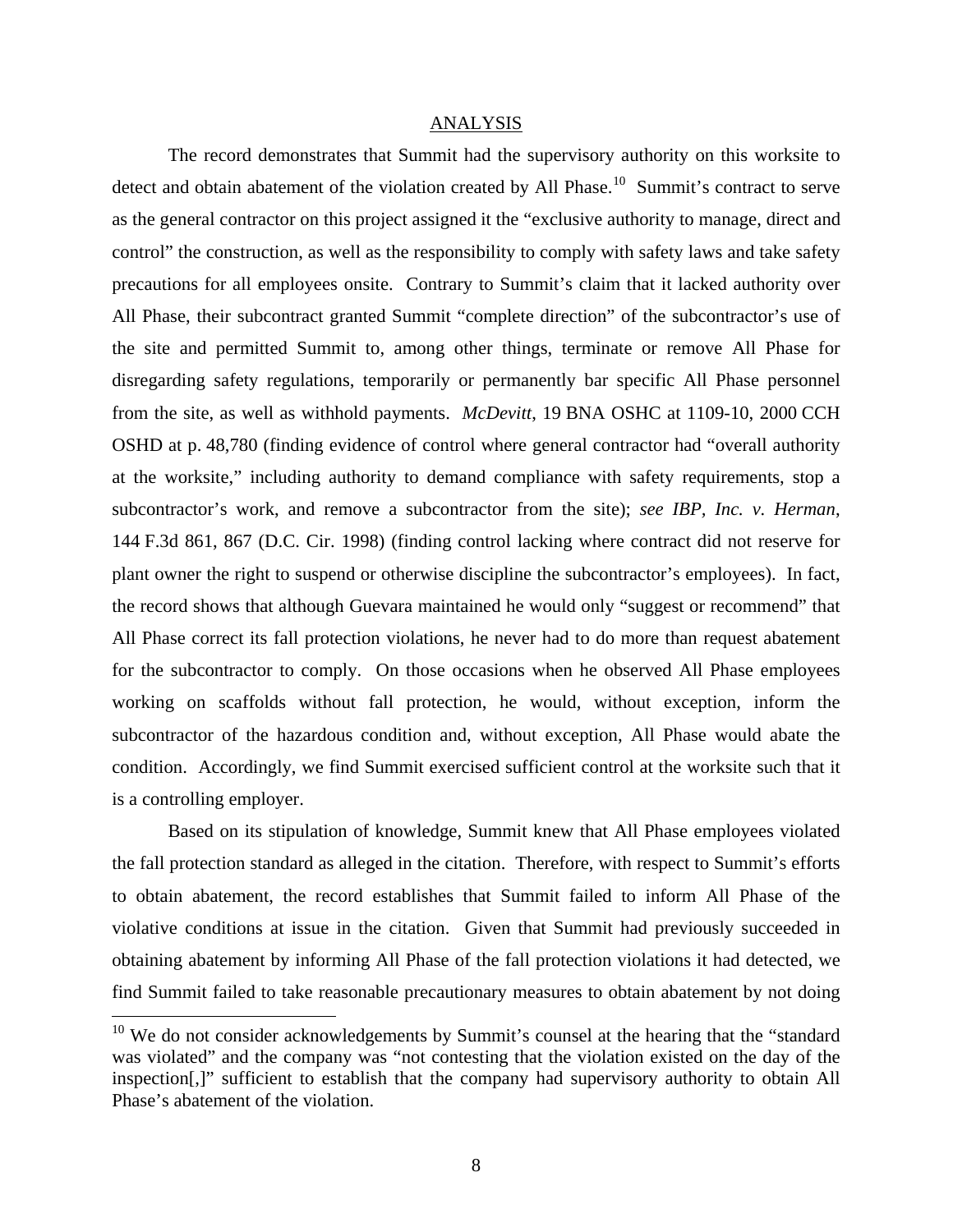the same with regard to the cited conditions.[11](#page-8-0) *See Knutson Constr.*, 566 F.2d at 601 (noting that a controlling employer's liability depends on the "nature and extent of precautionary measures taken"); *Am. Wrecking*, 19 BNA OSHC at 1709, 2001 CCH OSHD at p. 50,402 (holding general contractor responsible for "taking reasonable steps to protect" subcontractors' employees); *McDevitt*, 19 BNA OSHC at 1109, 2000 CCH OSHD at p. 48,780 (finding general contractor could have reasonably detected and obtained abatement of the violative conditions); *see also Hackensack Steel*, 20 BNA OSHC at 1396, 2002-2004 CCH OSHD at p. 51,561 (finding subcontractor failed to prove, in attempting to establish the multi-employer defense, that it took "all reasonable alternative measures" or "reasonable precautions" to protect its employees); *cf.*  CPL § X.E.2. (permitting the citation of a controlling employer that fails to "exercise reasonable care to prevent and detect violations on the site").

### CONCLUSIONS OF LAW

Based on the foregoing analysis, we conclude Summit was a controlling employer properly cited under the multi-employer citation policy for violative conditions it did not create and to which none of its employees was exposed. Additionally, we find Summit stipulated that All Phase employees were not in compliance with the fall protection standard and it had knowledge of the cited conditions. By not informing All Phase of the violative conditions, Summit failed to take the reasonable steps and measures necessary to obtain abatement. Thus, we conclude the Secretary established a serious violation of § 1926.451(g)(1)(vii).<sup>12</sup>

<span id="page-8-0"></span> $11$  Because of the circumstances of this case, we need not reach the issue of whether at some point and if so, at what point, Summit could be cited for failing to move beyond mere requests for abatement, such as temporarily or permanently barring from the premises specific individuals who, after warning, repeatedly violate fall protection requirements, suspending the subcontractor's work, withholding progress payments, or terminating the contract.

<span id="page-8-1"></span> $12$  On review before the Commission, Summit did not contest the serious characterization of the violation. Additionally, Summit raised no arguments regarding penalty. The Secretary urged the Commission to affirm the \$2,000 penalty assessed by the judge, seemingly abandoning any arguments in favor of the proposed \$4,000 penalty. *See Nat'l Eng'g & Contracting Co.*, 16 BNA OSHC 1778, 1780, 1993-95 CCH OSHD ¶ 30,438, p. 42,018 (No. 92-73, 1994) (approving an assessed penalty where judge reduced proposed penalty and neither party objected). Accordingly, we affirm the judge's characterization of the violation as serious and his penalty assessment. *See KS Energy Servs. Inc.*, 22 BNA OSHC 1261, 1268 n.11, 2008 CCH OSHD ¶ 32,958, p. 53,925 n.11 (No. 06-1416, 2008) (affirming judge's serious characterization and judge's assessed penalty amount where parties did not dispute these findings).